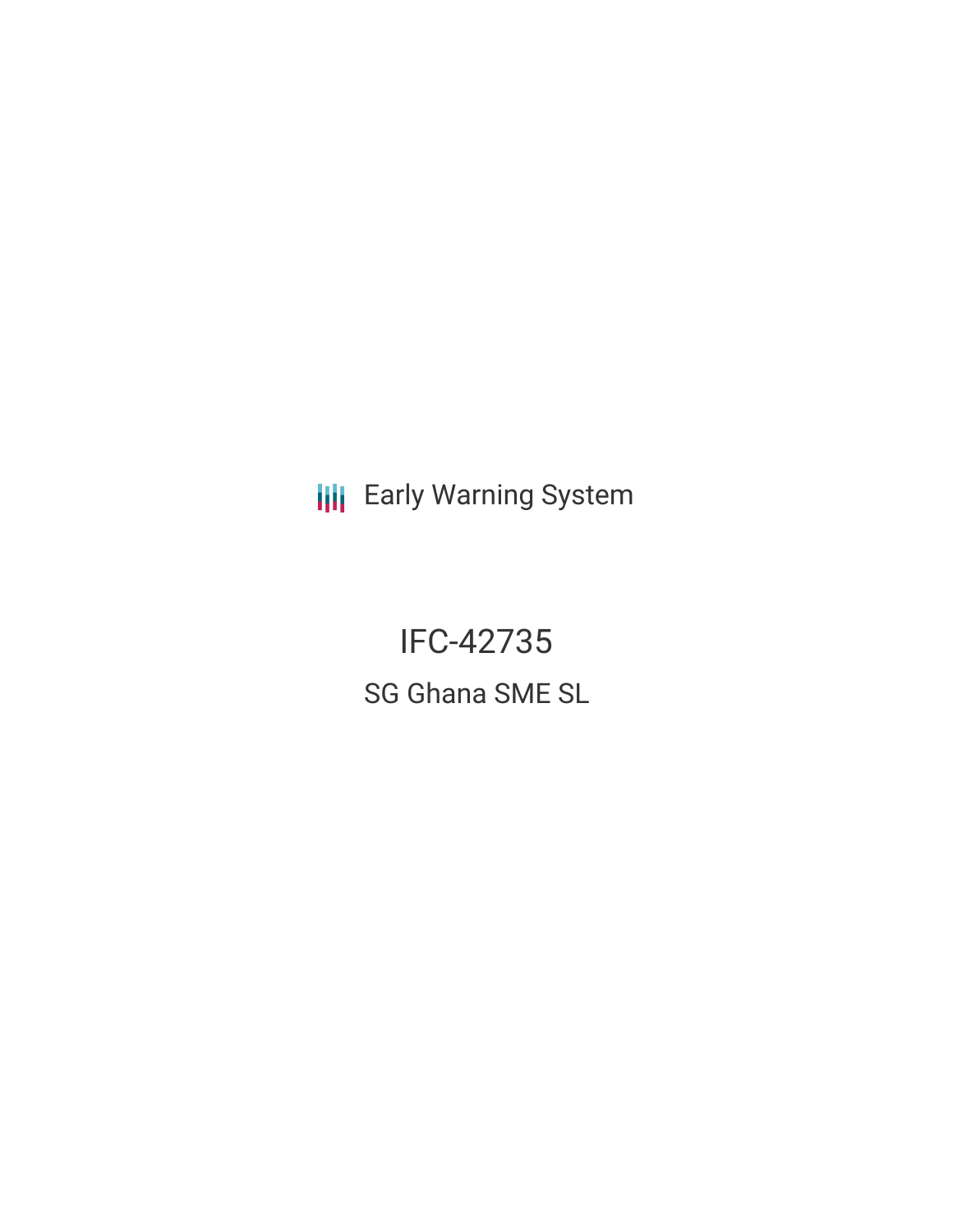# **Quick Facts**

| <b>Countries</b>               | Ghana                                   |
|--------------------------------|-----------------------------------------|
| <b>Financial Institutions</b>  | International Finance Corporation (IFC) |
| <b>Status</b>                  | Proposed                                |
| <b>Bank Risk Rating</b>        | U                                       |
| <b>Voting Date</b>             | 2020-02-03                              |
| <b>Borrower</b>                | SOCIETE GENERALE GHANA LIMITED          |
| <b>Sectors</b>                 | Finance                                 |
| <b>Investment Amount (USD)</b> | \$50.00 million                         |
|                                |                                         |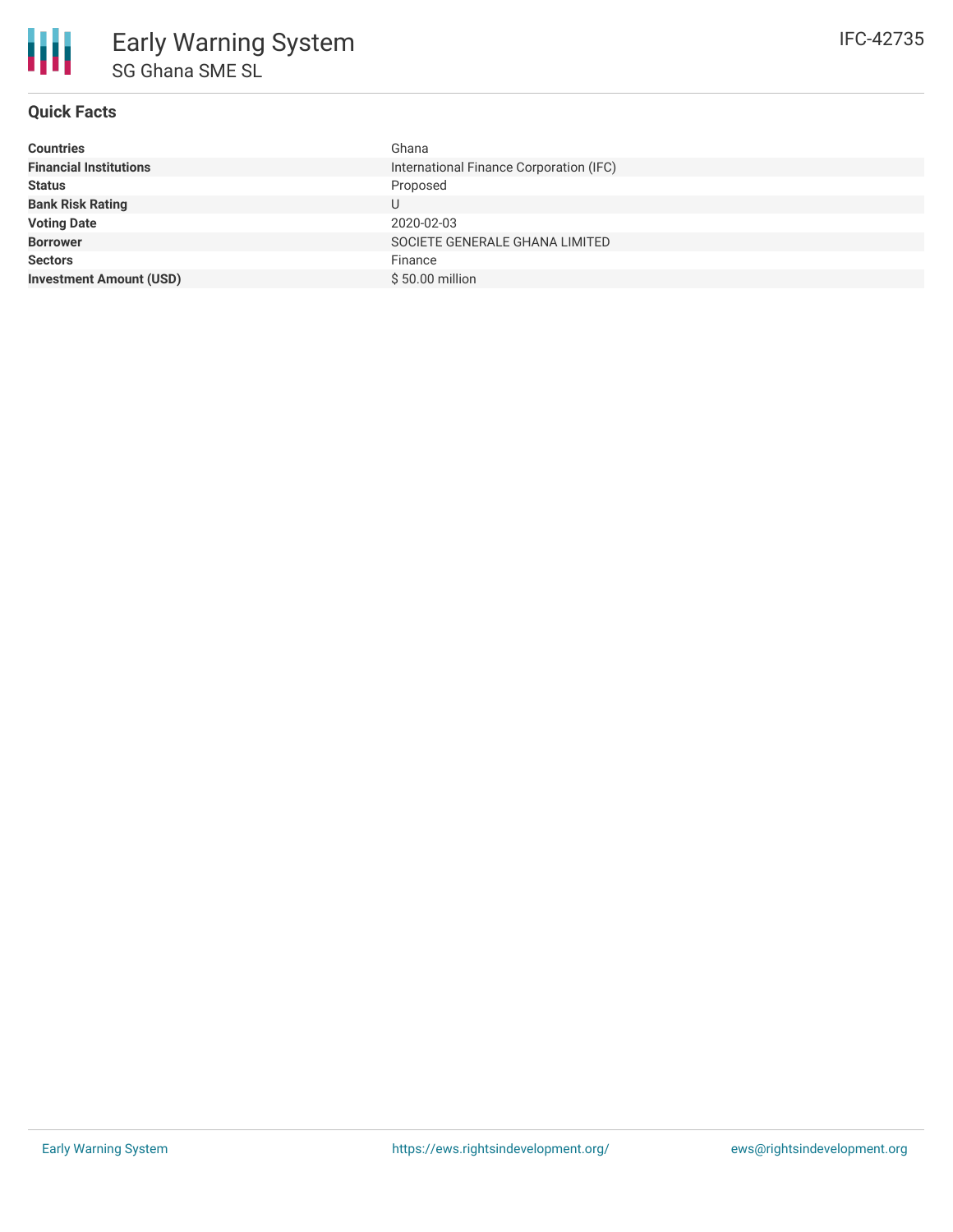

# **Project Description**

The proposed project entails the provision of a US\$50 million senior loan to Societe Generale Ghana ("SG Ghana" or the "Bank") to support the Bank's lending to Small and Medium Enterprises ("SMEs") in Ghana.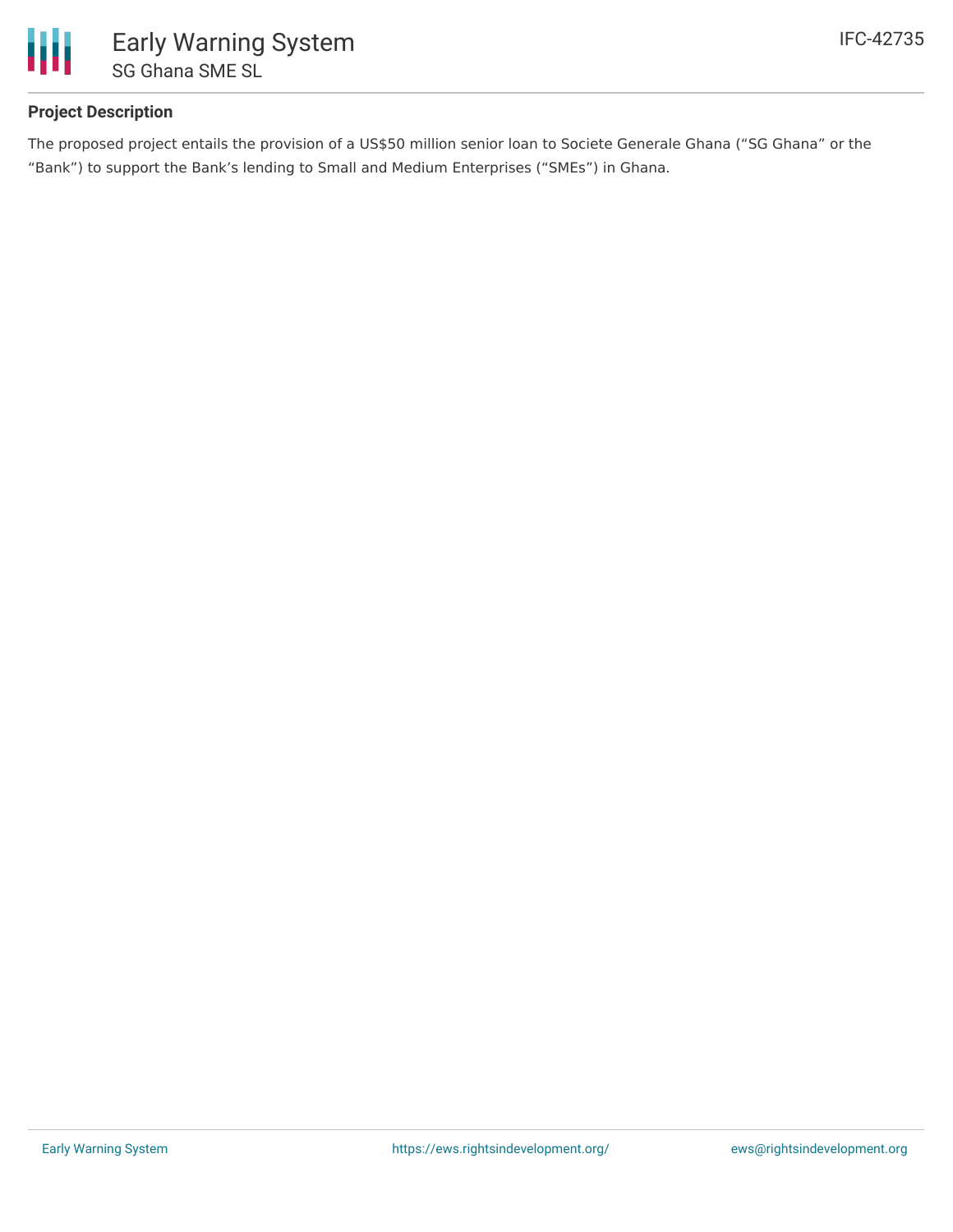

### **People Affected By This Project**

The most significant expected Project-level outcome is an increase in the availability of longer-term financing to underserved SMEs. IFC also anticipates that the Project has the potential to promote greater market competitiveness through demonstration of the commercial viability of lending to SMEs.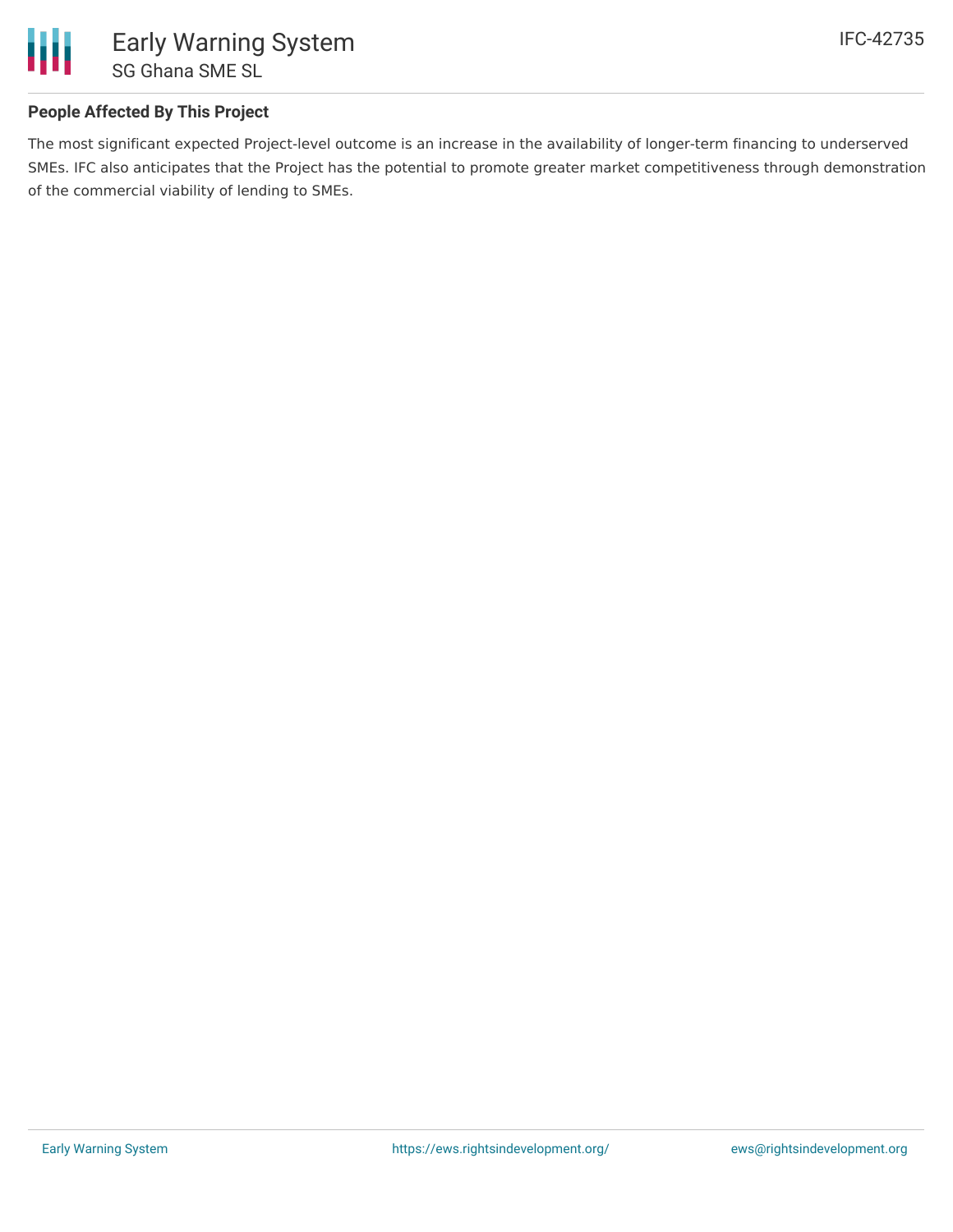### **Investment Description**

• International Finance Corporation (IFC)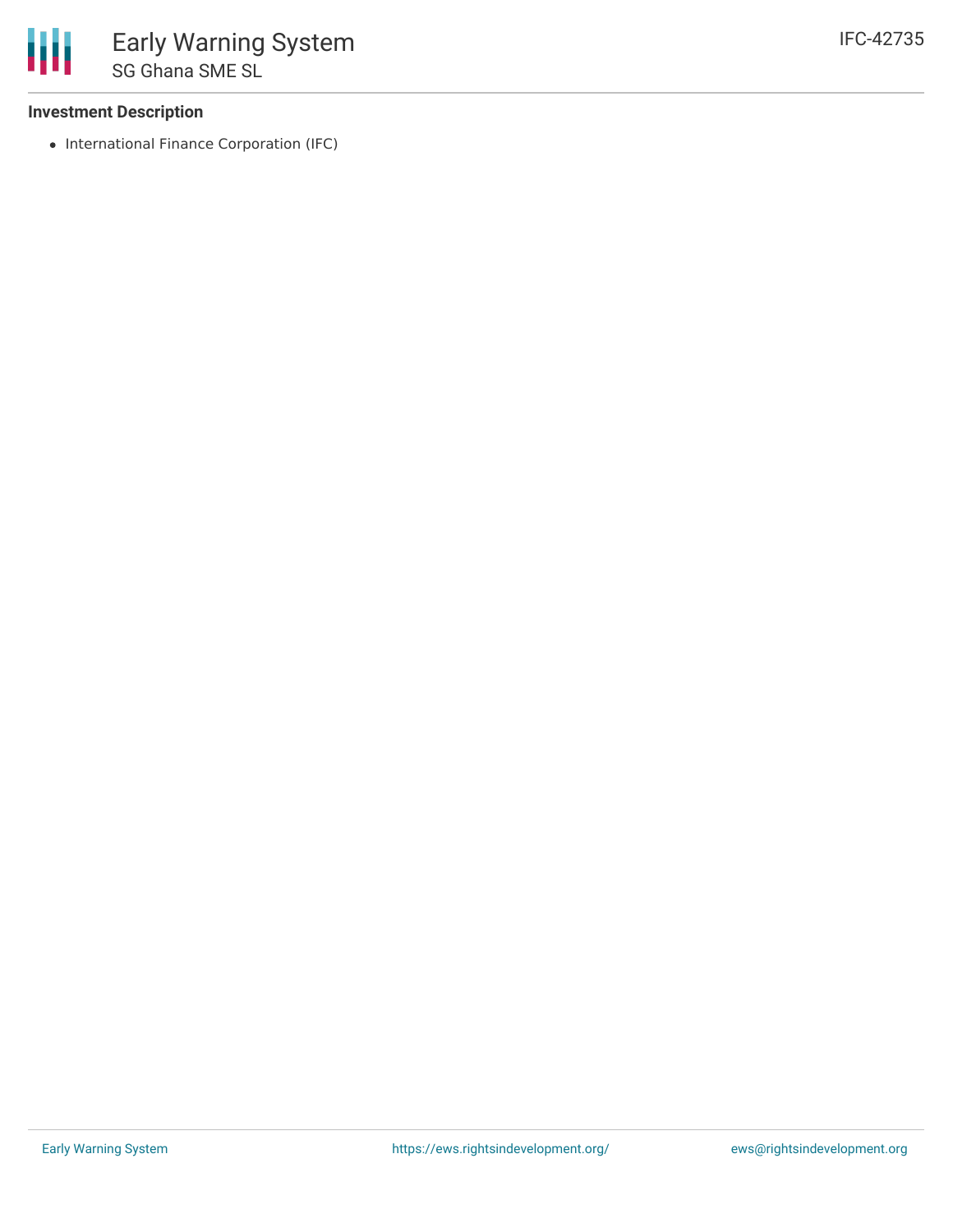

### **Contact Information**

Societe Generale Ghana Mr. Mohamed Fehri Chief Finance and Administration Officer

mohamed.fehri@socgen.com P.O. Box 13119 Accra, Ghana Societegenerale.com

#### ACCOUNTABILITY MECHANISM OF IFC

The Compliance Advisor Ombudsman (CAO) is the independent complaint mechanism and fact-finding body for people who believe they are likely to be, or have been, adversely affected by an IFC or MIGA- financed project. If you submit a complaint to the CAO, they may assist you in resolving a dispute with the company and/or investigate to assess whether the IFC is following its own policies and procedures for preventing harm to people or the environment. If you want to submit a complaint electronically, you can email the CAO at CAO@worldbankgroup.org. You can learn more about the CAO and how to file a complaint at http://www.cao-ombudsman.org/